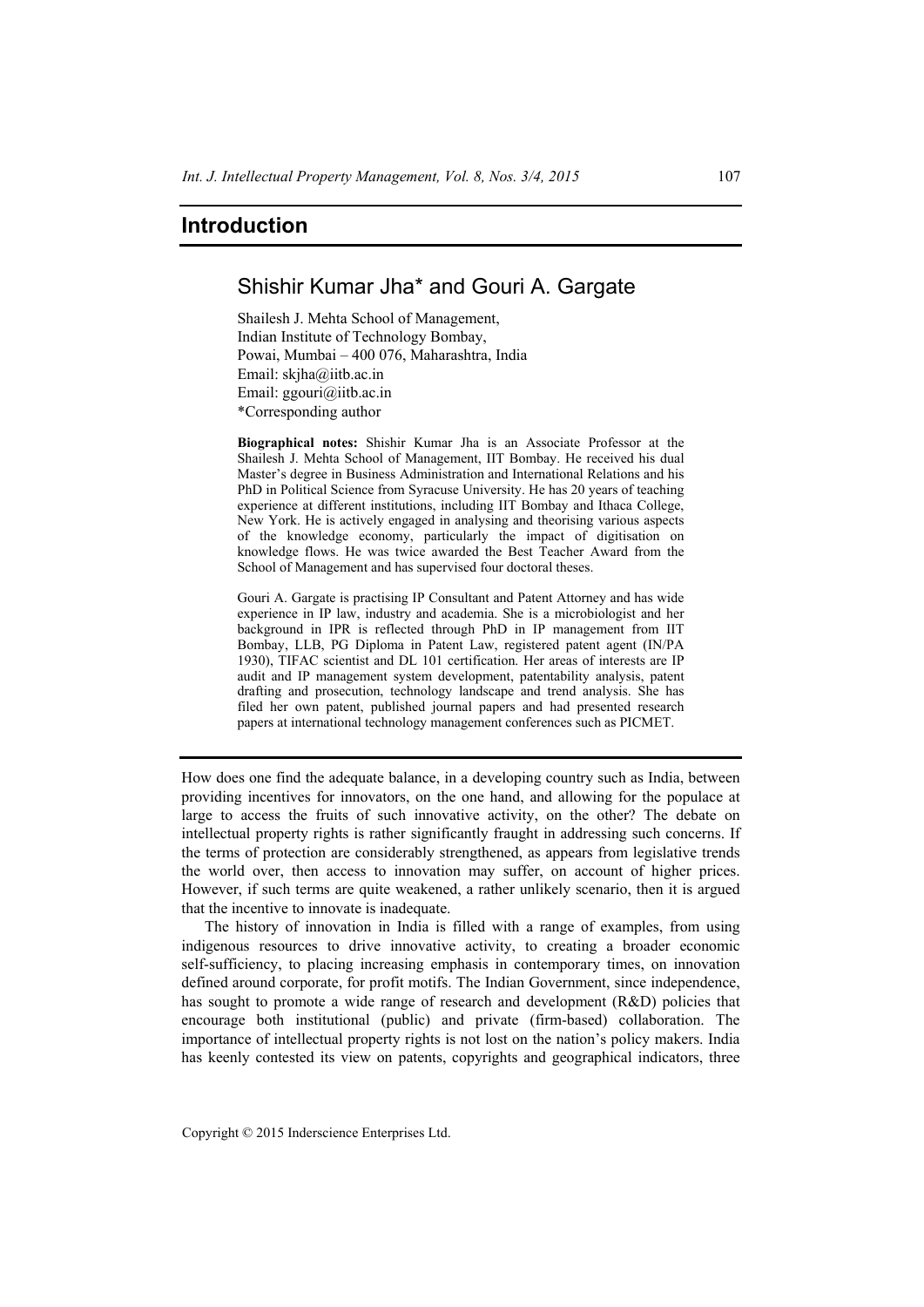### 108 *S.K. Jha and G.A. Gargate*

significant areas of national interest, at various international venues such as World Trade Organisation (WTO) and World Intellectual Property Organisation (WIPO).

Both WIPO and WTO, as international institutions, have continuously sought to harmonise intellectual property related laws and help protect the various stakeholders' interest. Various international treaties, policies, agreements such as the Madrid protocol, the Lisbon agreement, the Strasbourg agreement and others have been specifically introduced within WIPO, as and when required. The adaptability towards such new IP regimes and the pace of acceptance of these changes are largely governed by the differential capabilities of many state members. The WIPO academy, for instance, through educational activities provides necessary support for spreading the relevant IP knowledge and awareness. The 'use of IP for development', encompassing social, cultural or industrial dimensions is, for instance, a popular WIPO initiative.

In an increasingly knowledge driven economy, the importance of encouraging and facilitating information flow is, no doubt, rather crucial. Intellectual property rights as envisioned under the TRIPS agreement has provided a broad set of stipulations that WTO member countries need to abide by or align with. These stipulations also provide considerable flexibility (sui generis conditions) to developing countries to take appropriate advantage. For instance, Section 3 of the Indian Patents Act, has language that insists on a stronger threshold for granting patents.

At the institutional level, the Indian Institute of Technology at Bombay, with support from the Ministry of Human Resource Development (MHRD) and in active collaboration with the National Institute of Industrial Engineering (NITIE) at Mumbai, have together made a serious attempt to create a platform dedicated to intellectual property studies, where research scholars, practitioners, academicians from within and outside India can productively come together and exchange and discuss their ideas regarding the 'development' of intellectual property. This platform, christened appropriately as MELT (management, education, law and technology) has been categorised into 11 specific domains of research. This special issue is an attempt to bring together the views, understandings, methodologies, practical experiences of scholars that have participated in a recent (2014) MIPS Conference (Management of Intellectual Property Rights). The 11 specific domains are:

- 1 economics of commons
- 2 managing technology and knowledge transfer and spillovers
- 3 standardisation and pooling through IPR
- 4 identification, decisions and strategic management of IPR-IP informatics and analysis
- 5 missing IP management in strategy
- 6 myths and realities in IP quality, valuation and its branding
- 7 navigating the digital jungle IPR as the compass
- 8 public institutions, requirements and intergenerational equity of IP
- 9 rationales and paradigms in the role of IPR
- 10 the public-private dichotomy under TRIPS flexibility and maximum standards
- 11 open innovation does IP get in the way.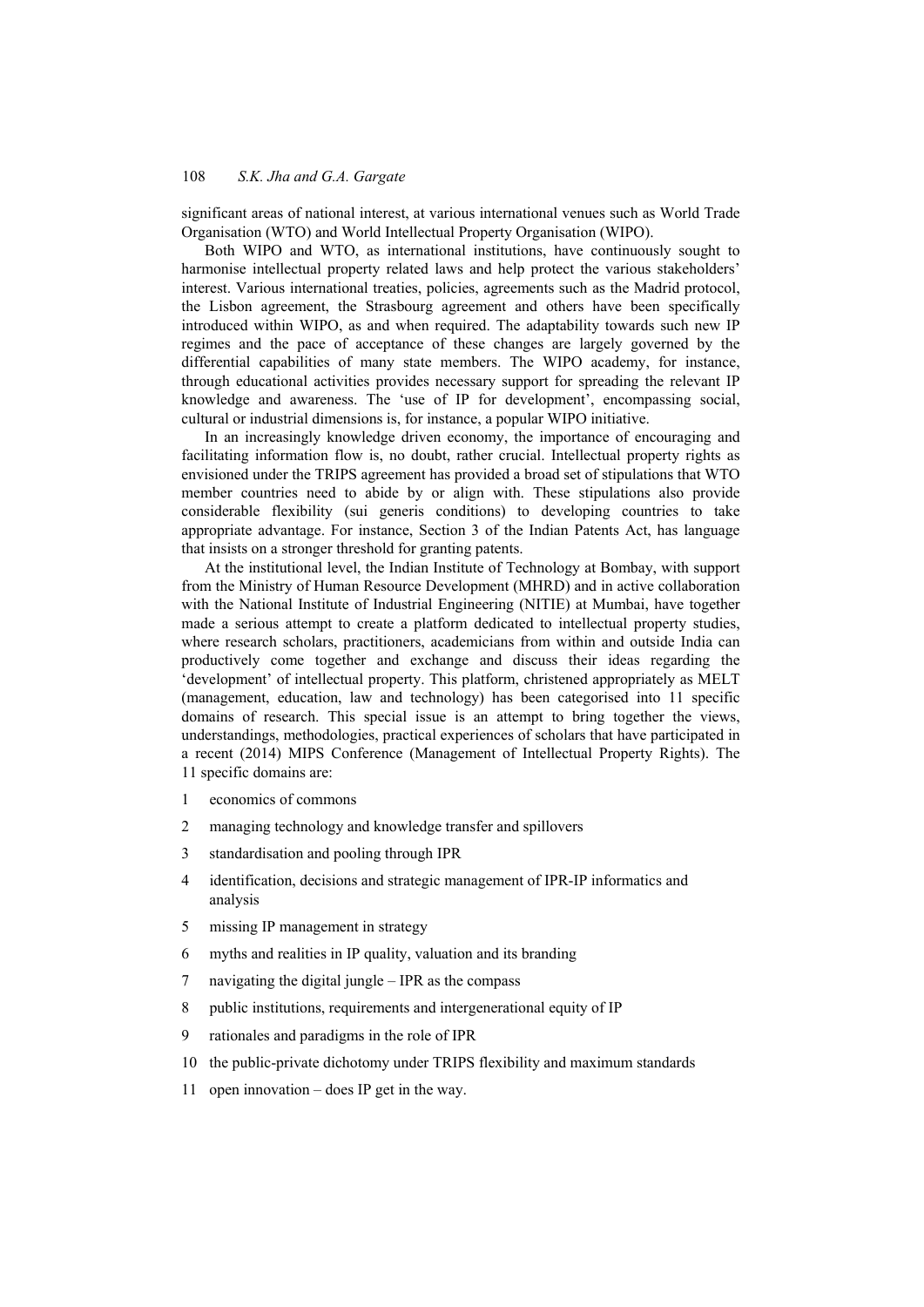#### *Introduction* 109

The eight individual independent research papers compiled in this special issue cover contemporary issues in IP law, policy and strategy, TRIPs and patinformatics. The research papers address these issues through various methodological approaches such as IP analytics, case studies and content analysis. The specific sectors of study encompass pharmaceutical, agriculture, energy sciences policy and technology management.

It would be opportune to mention that 'IP analytics' is becoming an increasingly popular tool for investigating IP-related concerns. Researchers, lawyers and IP practitioners are widely using this tool to unearth insights apparently hidden within patent documents. Three papers within the present compiled set have used the IP analytics approach. This approach has been skilfully applied to areas such as R&D management, technology management, innovation management, human resource management, litigation, patent prosecution, mergers and acquisitions, portfolio management, and so on.

The research paper by Menon, Jha and Jain, attempts to apply an IP analytics tool to the agriculture domain with specific focus on agri-biotechnology. The use of biotechnological tools in life sciences and agriculture, with over half of India's population still dependent upon it for sustaining its livelihood, is indeed becoming a significant area of research. Several large organisations such as Syngenta, Monsanto, BASF are engaged in research within agri-biotechnology. The paper provides a patent landscape to analyse the state-of-the-art in crop biotechnology research emerging in India for the period, 1994 to 2014, and to examine in particular the trends in patenting activities undertaken by various organisations. The paper also presents the several implications for the Indian seed industry and its stakeholders.

The research paper by Pulate, Deshpande and Hirwani propose the use of 'Dice coefficient' and IP analytics to identify potential licensees. The paper clearly identifies the challenges faced during technology transfer, by citing the use of a combination of methods where international patent classification (IPC) acts as a vector for Dice coefficient calculation. The paper demonstrates, through relevant examples that an ideal licensing deal can be made between those entities with similar technological abilities, an aspect that can be quantified by using the Dice coefficient.

The paper by Kelaskar, Mukundan and Jain, shares the exploratory work where patent analytics is applied to 'crystalline silicon solar cells' technology. Through patent analytics, they argue that one can identify and analyse aspects of 'who versus where versus when versus what' of technology growth. The authors have sought to identify two unique strategic approaches in the metallisation area.

The research paper by Chakrabarti is related to the specific domain of the 'public – private dichotomy' under TRIPS flexibility and maximum standards. His paper elaborates on specific impact and significance of compulsory licensing (CL) for access to inexpensive medicine. The views are supported by discussion of how various countries are seeking to engage with CL under section 84 of Indian Patent Act, an important consideration of the Indian Patent Law enactment.

The paper by Dhulap, Joshi and Kulkarni present a frame work that incorporates the 'obvious to try' doctrine for evaluating non-obviousness. Patentability criteria that is encompassed by novelty, non-obviousness and industrial application are, as we know, at the heart of the patent document. Among these, identifying and establishing the 'non-obviousness' of the particular 'invention disclosure' is perhaps the most challenging task. Case laws do help as setting precedents for taking appropriate decisions. This paper, in particular helps provide a deeper understanding, as we grapple with this complexity.